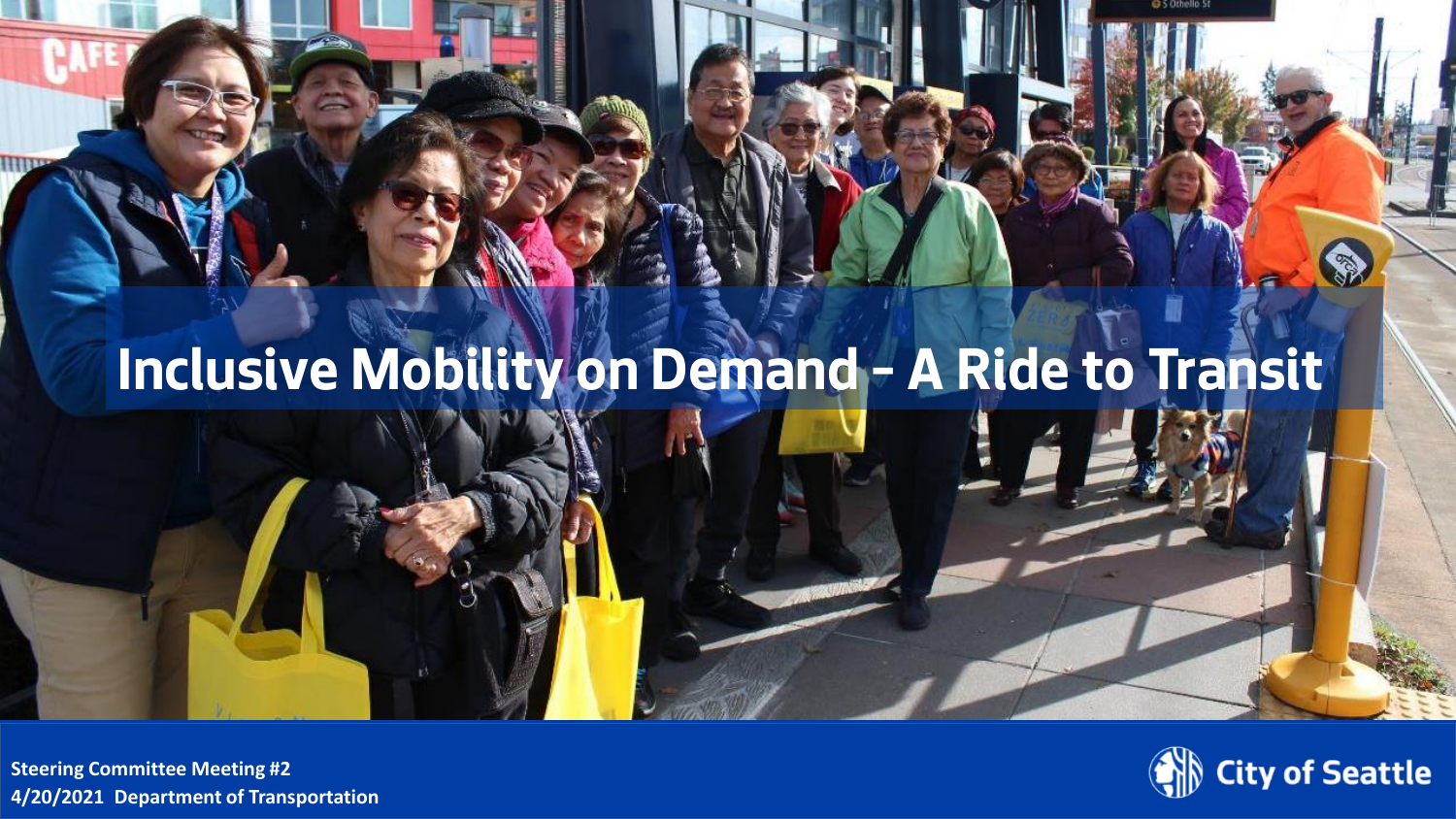# **Agenda**

- Welcome & ice-melter
- Quick review
- Feedback from first session
- Discussion: Stakeholder analysis & engagement activities
- Logistics & next steps





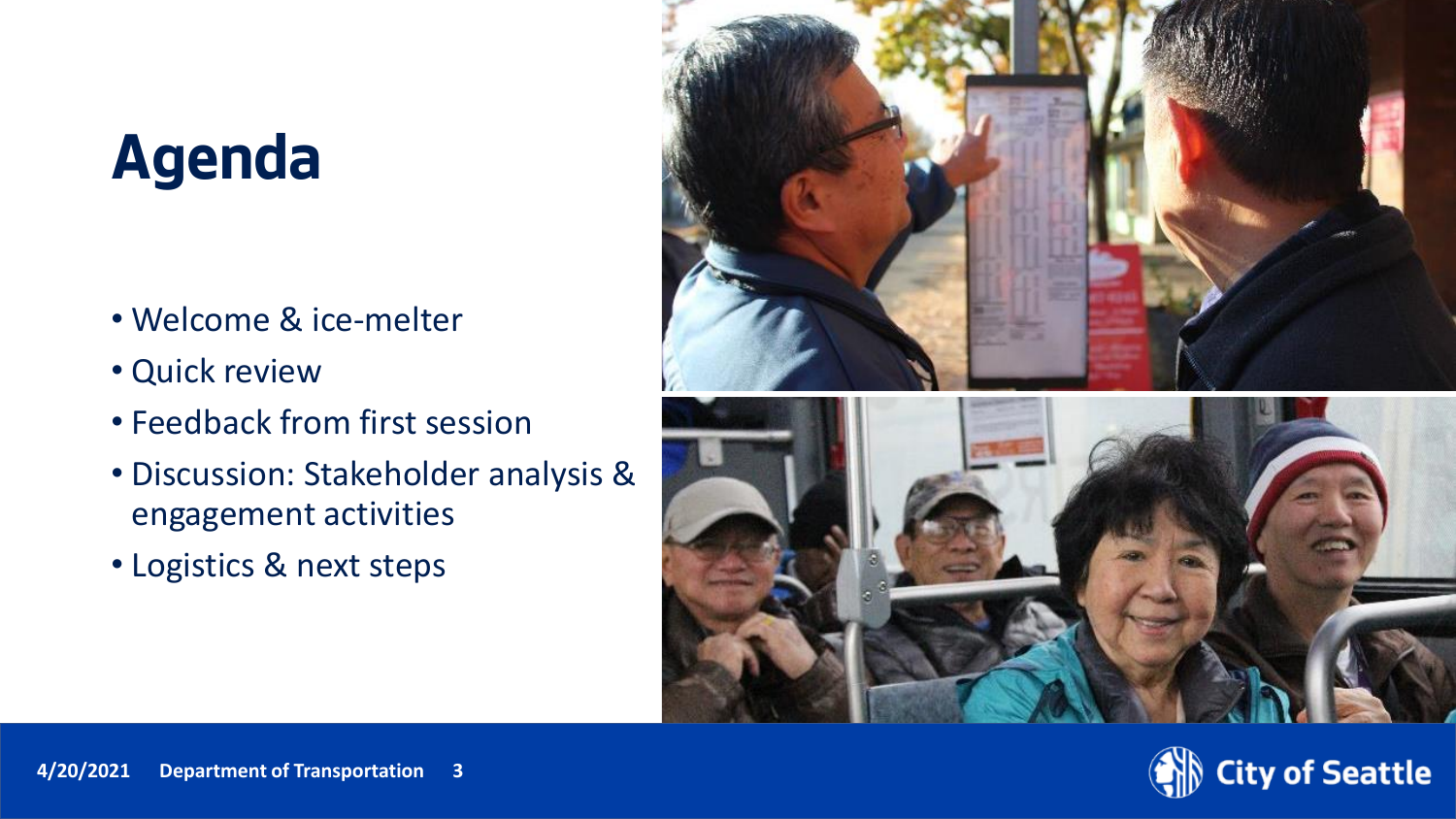# **Welcome & Ice-melter**

### **Introductions:**

- Name, pronouns, organization (if applicable)
- What food makes you think of summer?



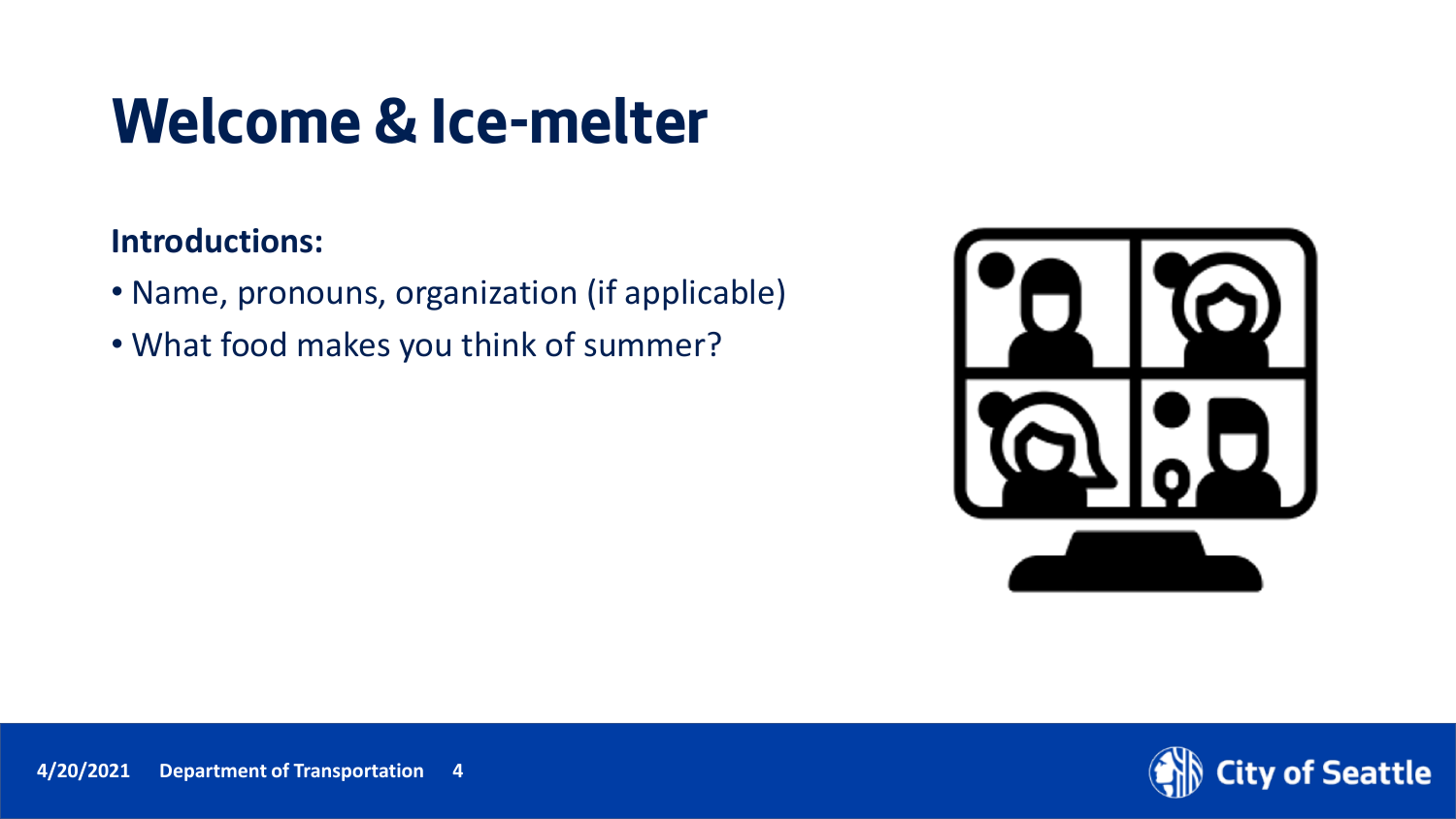# **Quick review**

## Where we've been

- **Kickoff** (March)
	- Met each other!
	- Defined mobility on demand
	- Set inclusion goal for project (Level 5-6)

## Where we're going

- **Planning Phase**  (through summer)
	- Engage more stakeholders
	- Better understand the problem(s)
	- Develop potential solutions

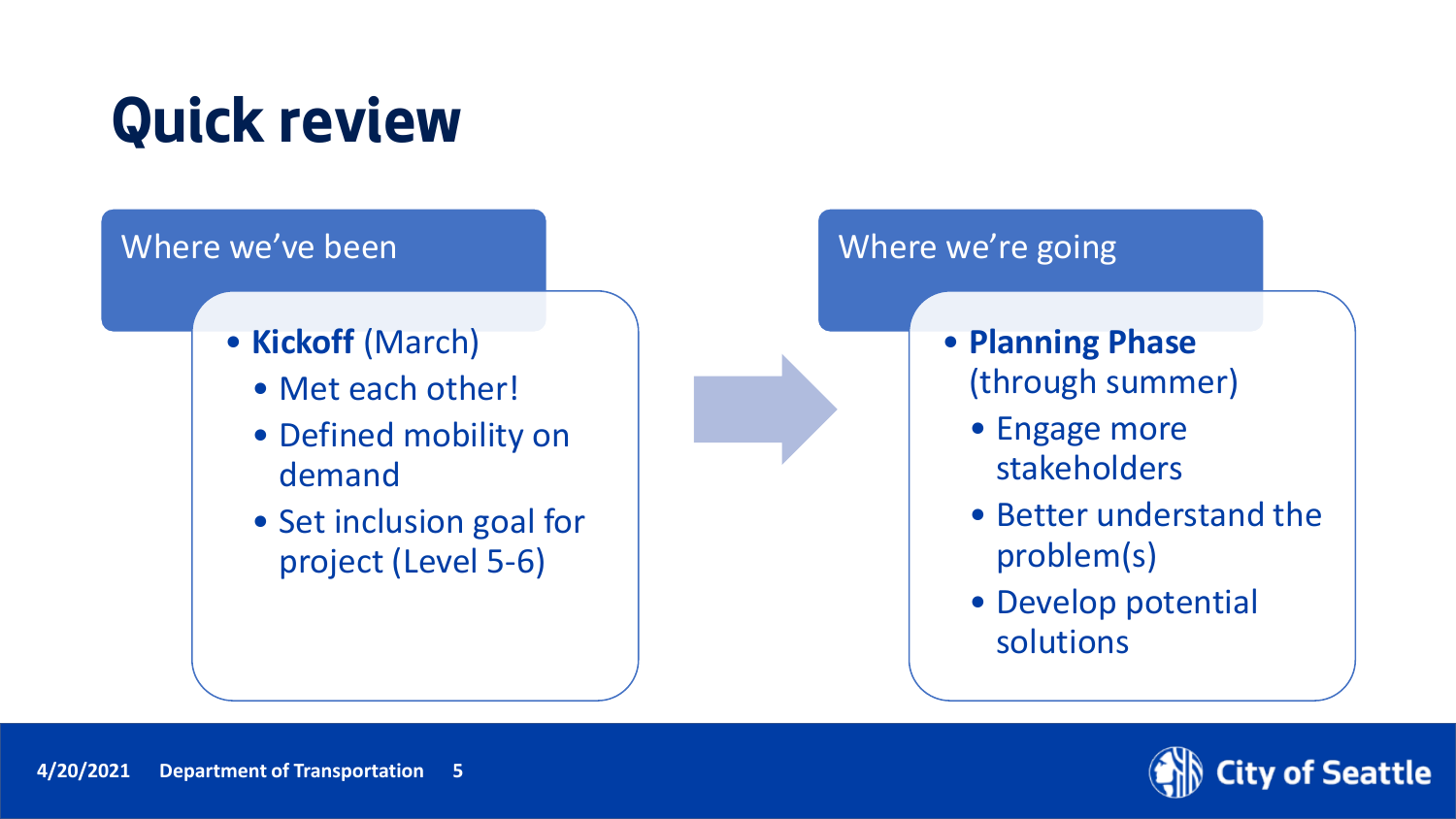# **Feedback Loop**

## **What we heard at last month's kickoff:**

• Be willing to think big!

### **What we heard from the feedback form:**

- Provide materials in advance
- Make sure everyone has an opportunity to speak
- Agenda priorities

#### **How we use your feedback:**

- Progress reports
- Agenda-setting
- Adjust practices
	- Schedule for materials
		- Agenda 1 week in advance
		- Slides 1 day in advance
	- Roundtable-style discussions

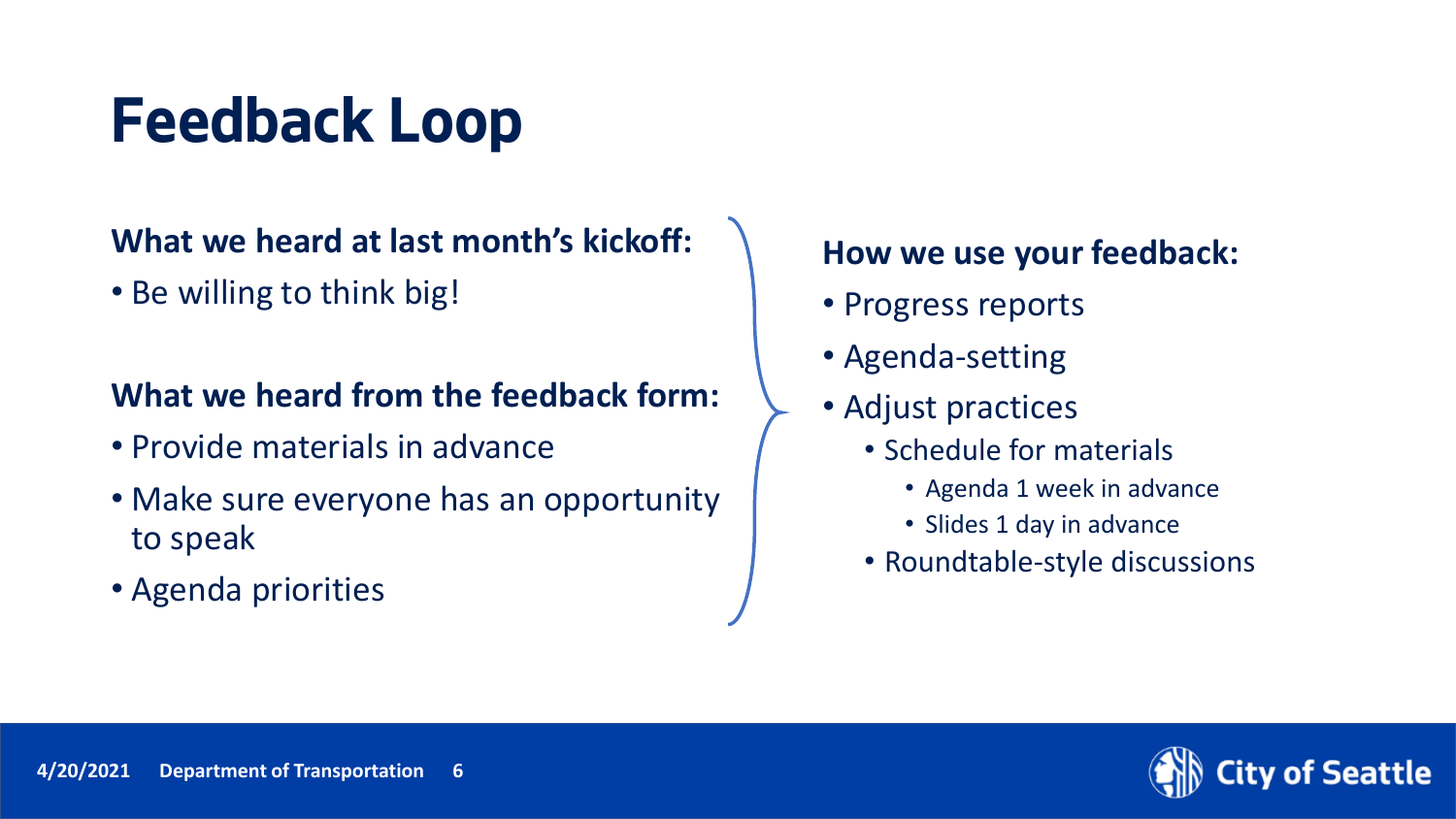**How satisfied were you with the planning process at the steering committee meeting?**



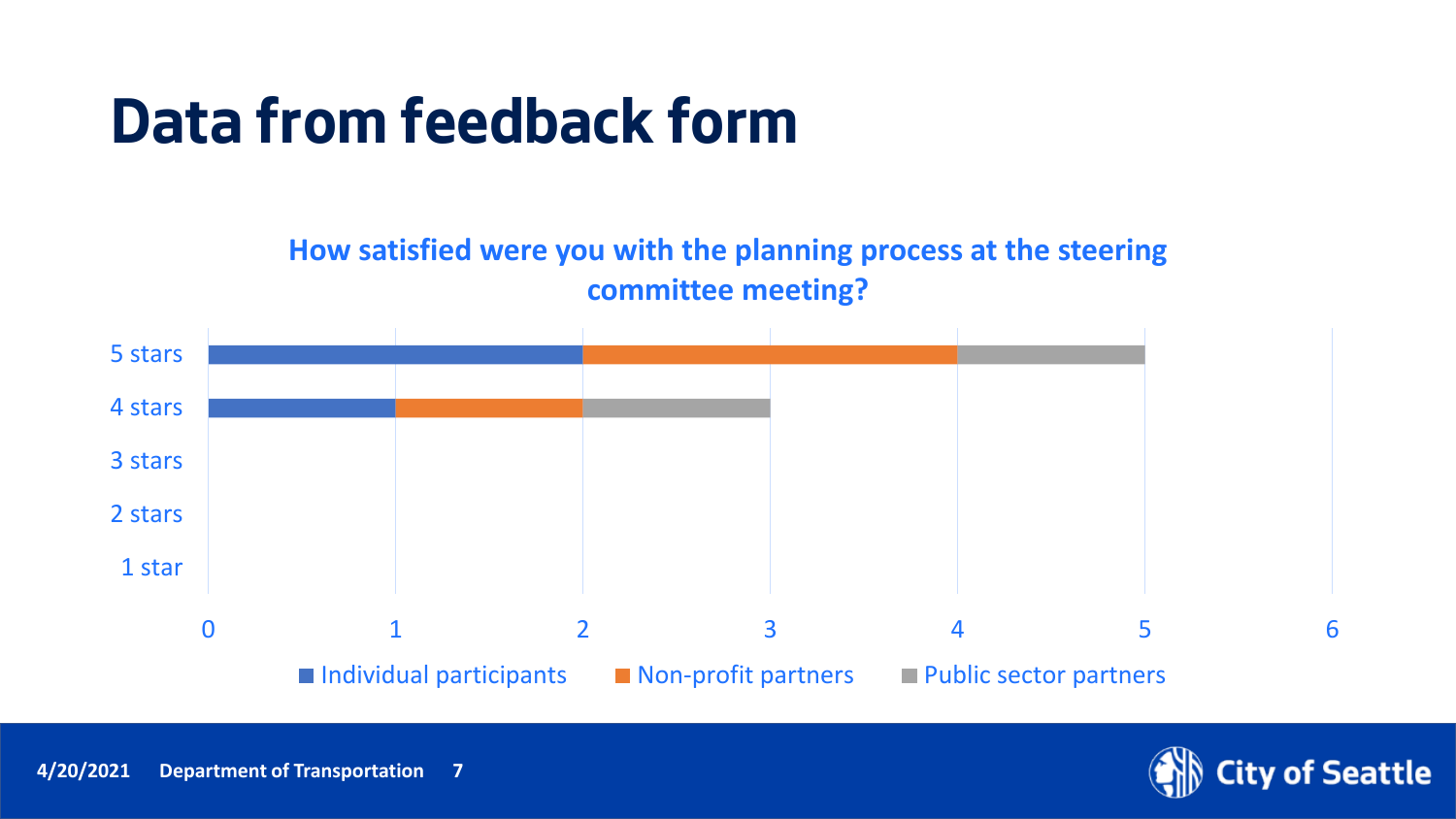#### **As of this month (March), where do you think we are on the Pathway to Inclusion?**



 $\blacksquare$  Individual participants  $\blacksquare$  Non-profit partners **Public sector partners** 

#### **At what level on the Pathway to Inclusion do you hope to be participating?**



**Public sector partners** 

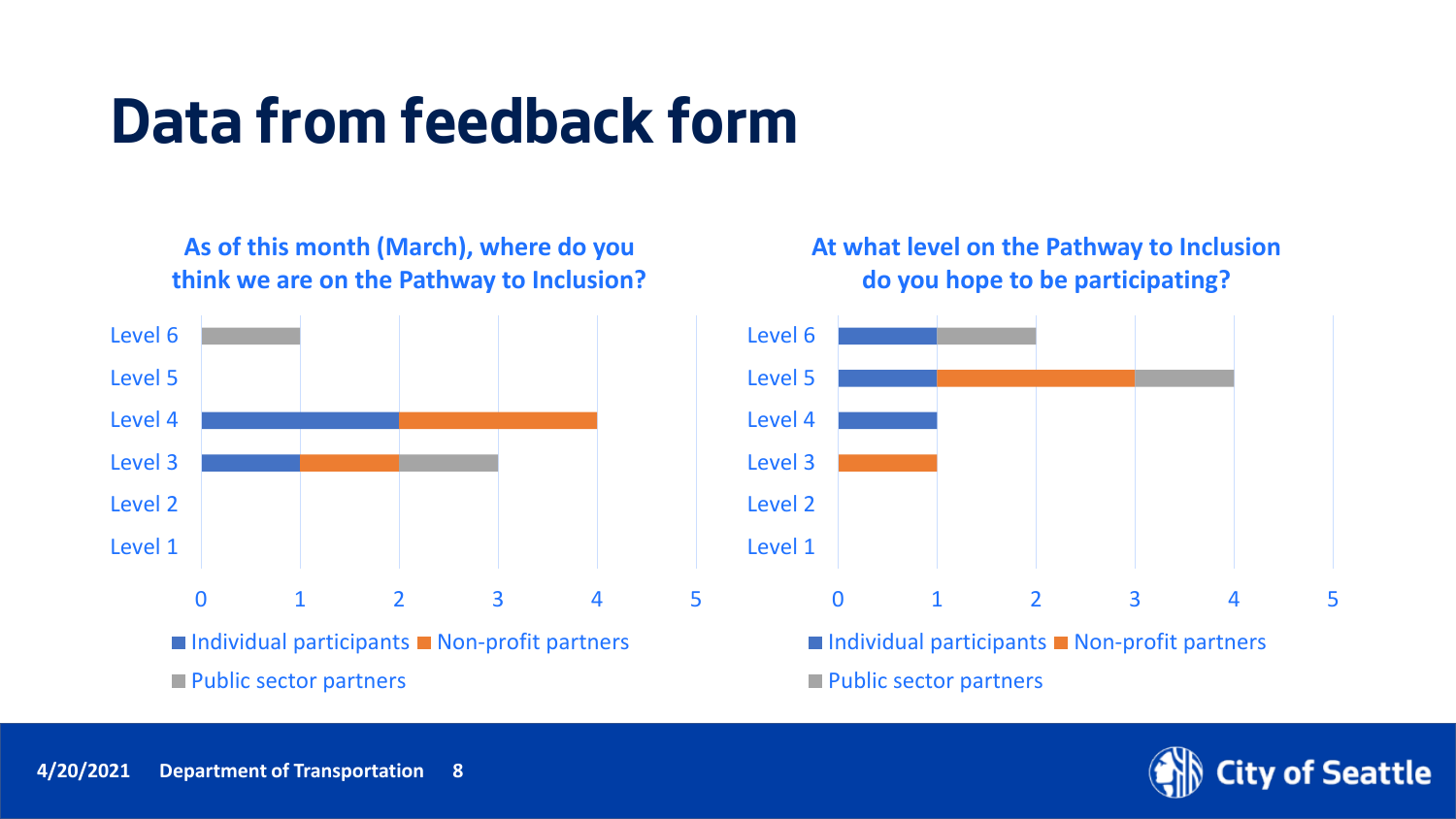**Did you feel like you had an opportunity to express your opinion during the steering committee meeting?**



 $\blacksquare$  Individual participants  $\blacksquare$  Non-profit partners **Public sector partners** 

#### **Do you feel like your opinion was heard during the steering committee meeting?**



**Public sector partners** 

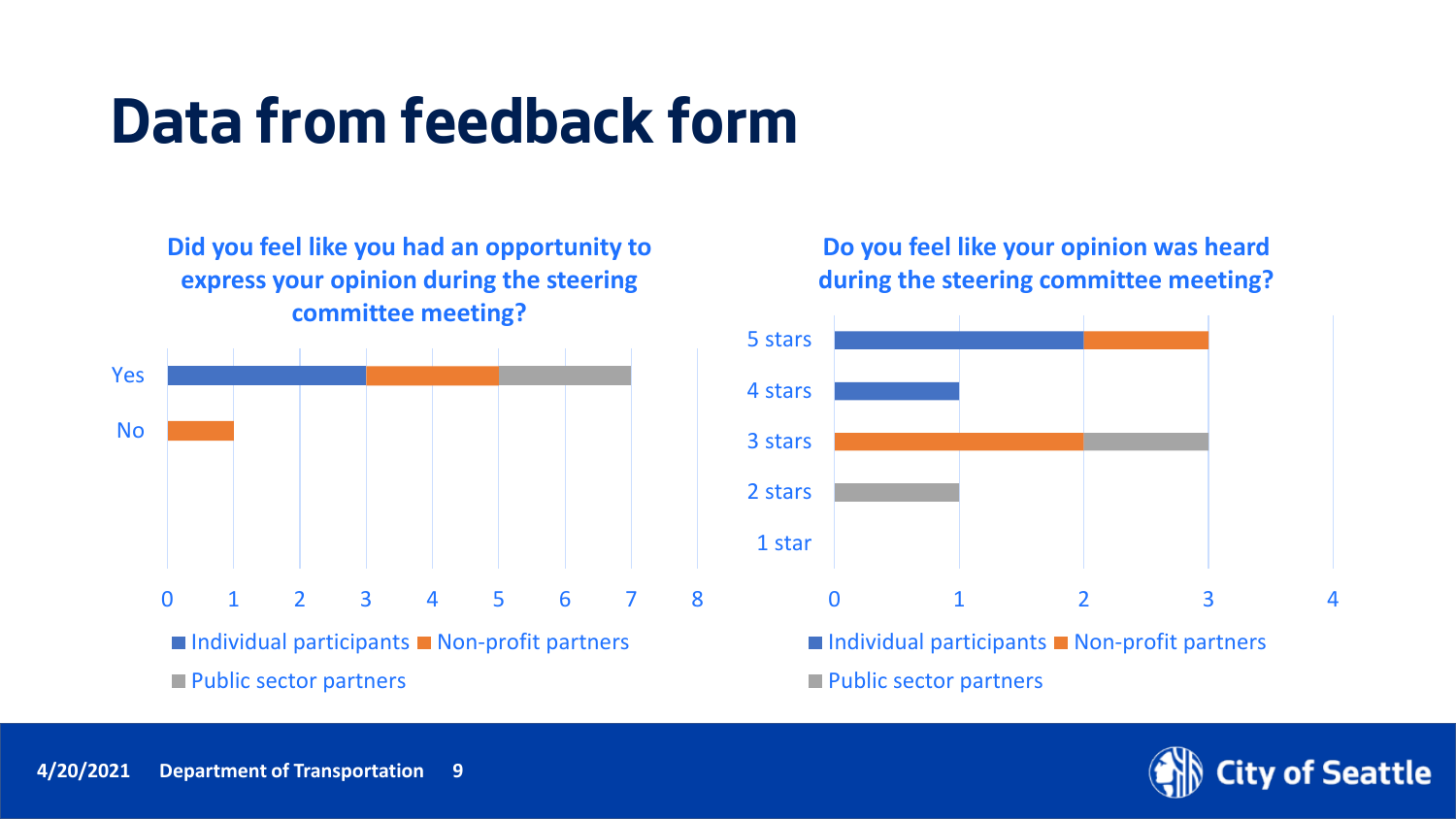## **Priority Topics**



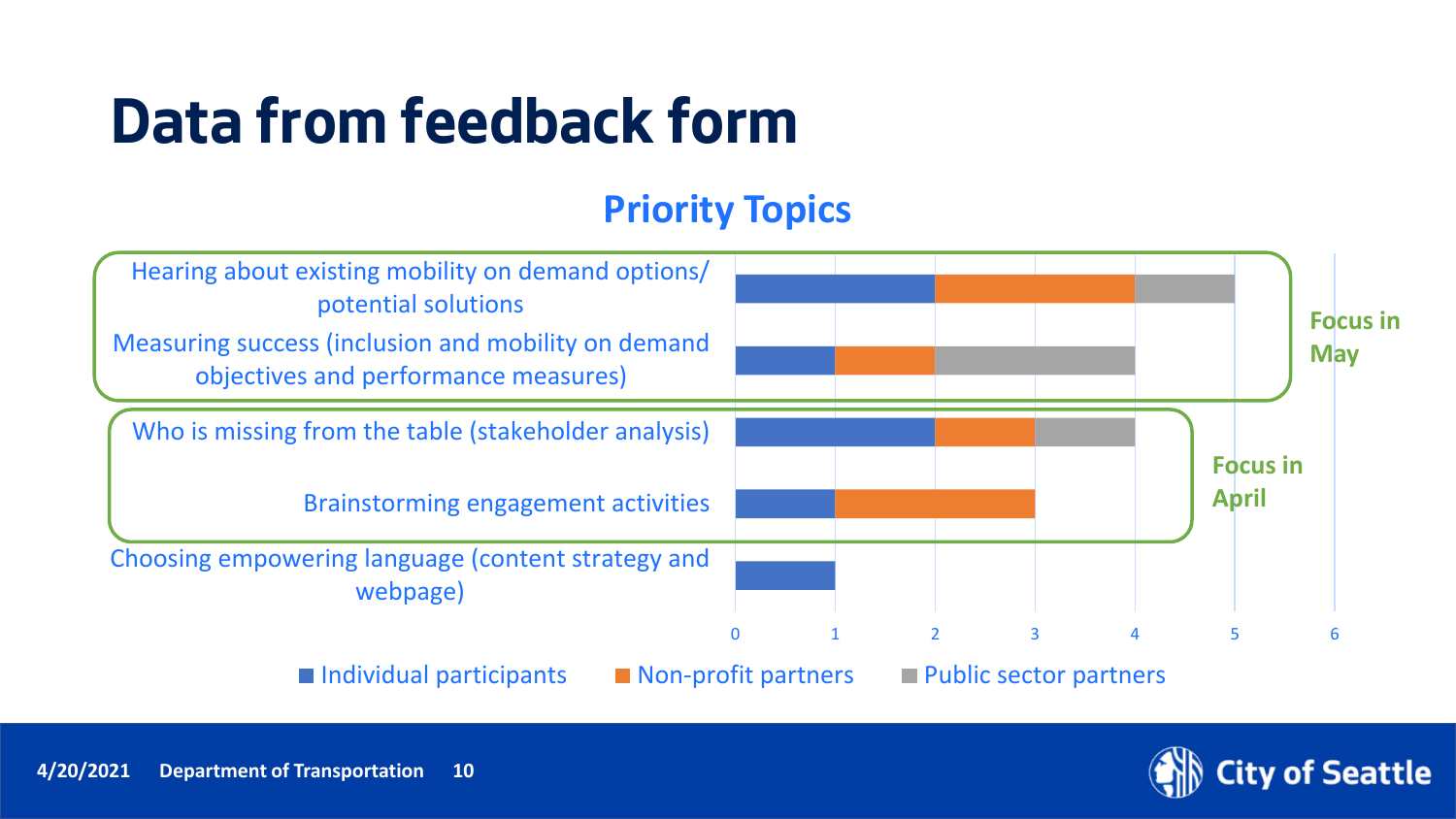# **Discussion**

## **Stakeholder analysis:**

- Who might benefit from this project?
- How do we not leave anyone behind?
- Who can we invite to be on this steering committee?

## **Engagement activities:**

- What information do we need?
	- To refine the problem
	- To develop potential solutions
- Who do we need it from?
- How do we gather this information?





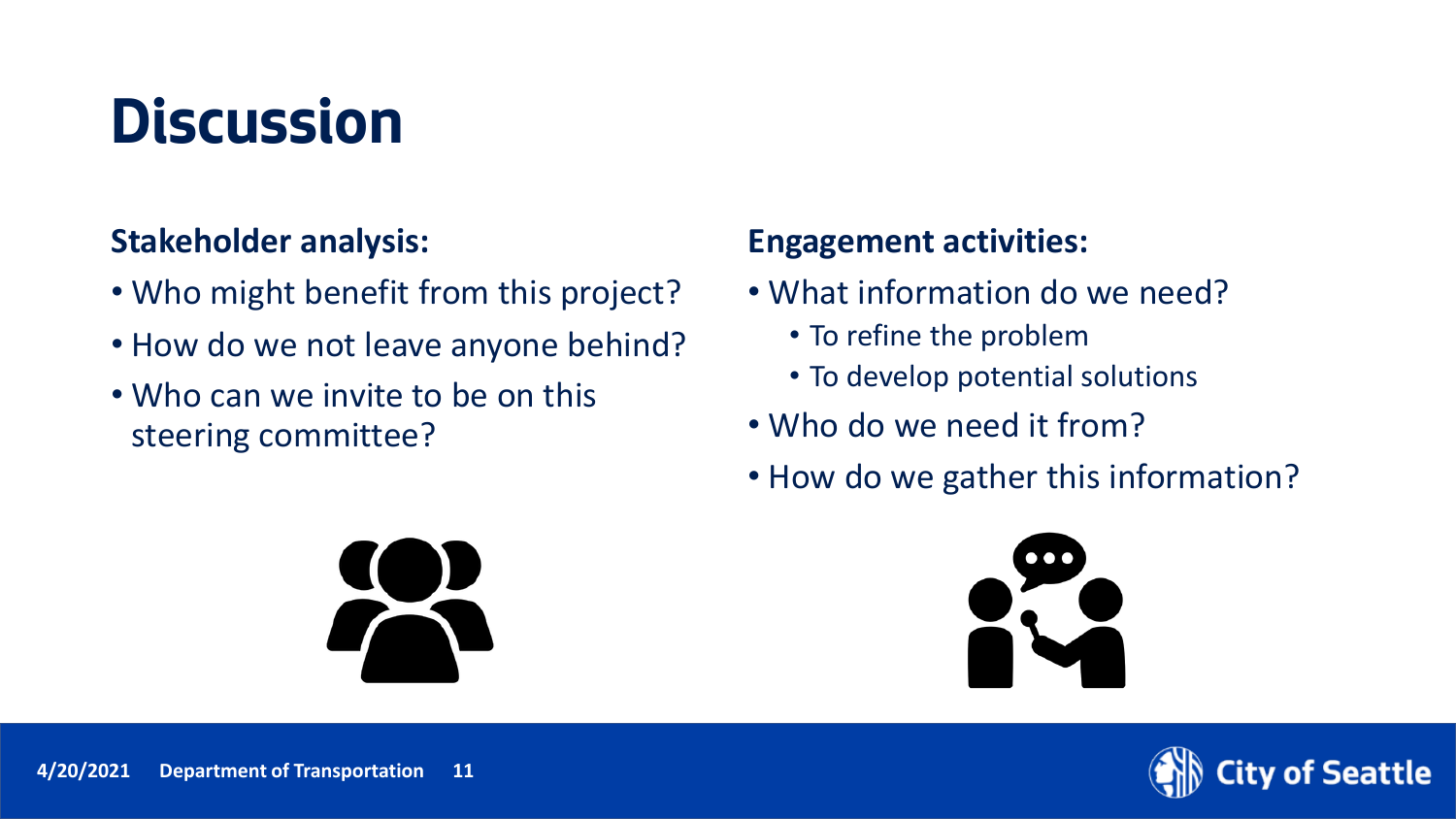# **Logistics & Next Steps**

- Please fill out feedback form by end of week (April 23)
	- <https://www.surveymonkey.com/r/April-IMOD>
- Next meeting tentatively scheduled for May 18
- Compensation agreements
	- Sending out by email this week
	- Margo & Kiana will hold info sessions next few weeks